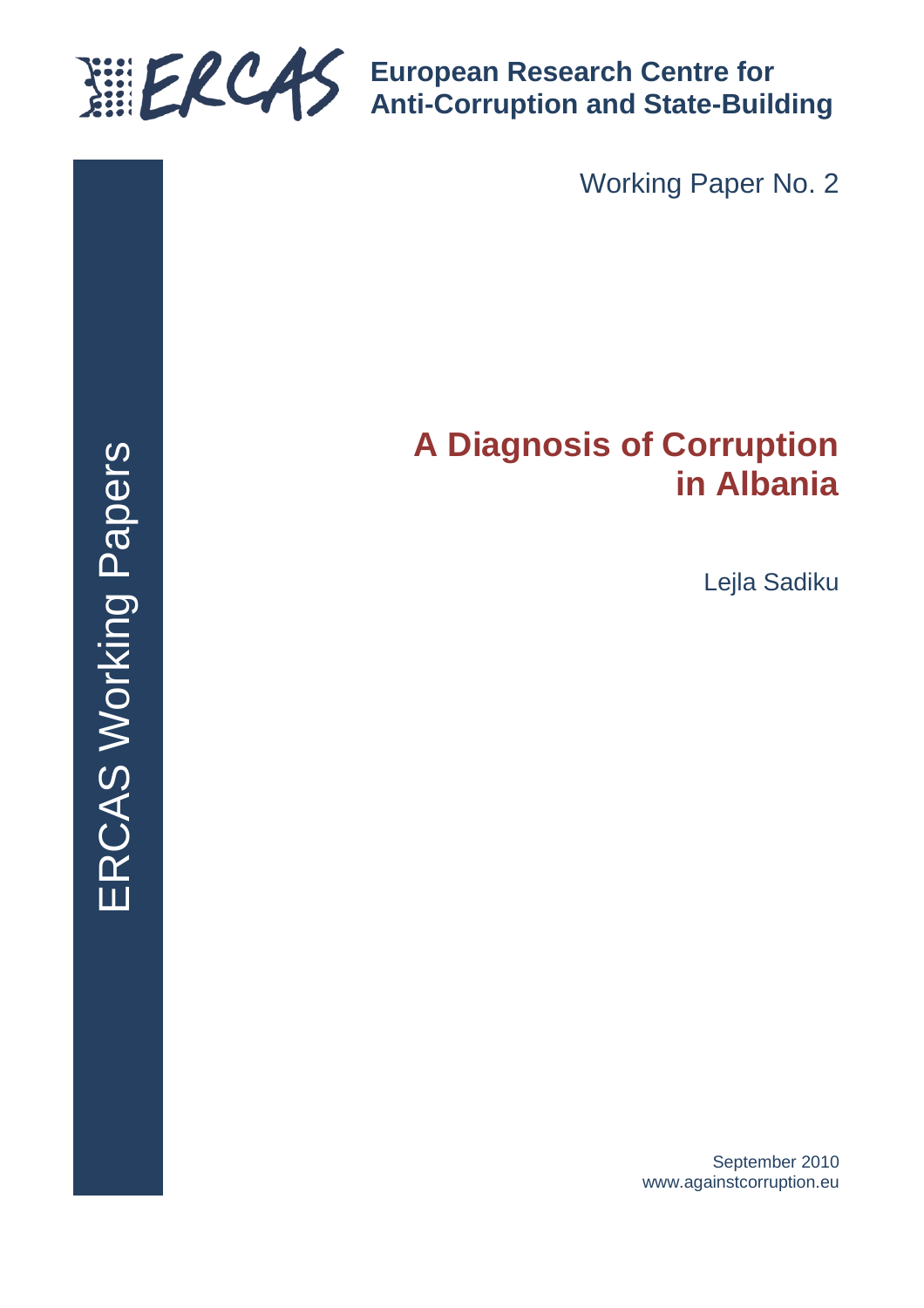#### **Country**

## *How corrupt is this country? What type of corruption? How did it evolve during the years? Was it a period when it was more corrupt and what happened to change that?*

The first systemic studies on the typology and spread of corruption in Albania were conducted in 1997, following the collapse of the pyramid schemes which shook the foundation of Albania's state.<sup>1</sup> The main findings of these studies have persisted over the last decade: corruption in Albania is endemic and it penetrates public life in Albania at all levels. Frequent instances of petty corruption in Albania are matched by numerous scandals of grand corruption which remain unresolved. From the health sector through judiciary, to public administration, experience with corruption of Albanian citizens seems to be among the highest in the region. Comparing results from the Institute for Development Research and Analysis (IDRA), the Tirana hospital and the World Bank, $^2$  shows that the percentage of respondents who had paid doctors informally in the last 12 months ranges from 38% to 66%. $3$  Public trust in the judiciary is also very low, yet what seems to be curious is that the majority of judges agree that courts were susceptible to corruption.<sup>4</sup> One third of judges admit that parties have approached them with bribes; meanwhile, increasing evidence shows that bribery of judges' decisions is not uncommon practice in Albanian courts.<sup>5</sup> Otherwise within public administration, the most severe cases of corruption seem to be in tax administration and public procurement.<sup>6</sup>

Albania's international ranking has varied over the last 15 years. Between 1996 and 1998, Albania saw a sharp fall in the control of corruption, a World Bank governance indicator. Its rate dropped from 59.1 percent to 13.1 percent.<sup>7</sup> From then on, Albania has seen small but steady increases, with a significant improvement between 1998 and 2000, when the score went up from 13.1 percent to 23.3 percent.<sup>8</sup> Another notable improvement, though insignificant, occurred between 2006 and 2007, when the ranking went up from 28.6 to 35.7 percent. Similarly, Albania's CPI score improved comparably between 2007 and 2008.<sup>9</sup>

 $3$  lbid.

-

<sup>8</sup> Ibid

<sup>&</sup>lt;sup>1</sup> Sida report

<sup>&</sup>lt;sup>2</sup> Sida report 14

<sup>4</sup> Sida report 19

<sup>&</sup>lt;sup>5</sup> Sida report 20

 $<sup>6</sup>$  Ibid page 21</sup>

<sup>7</sup> World Bank Governance Indicators http://info.worldbank.org/governance/wgi/sc\_chart.asp

<sup>&</sup>lt;sup>9</sup> Transparency International, CPI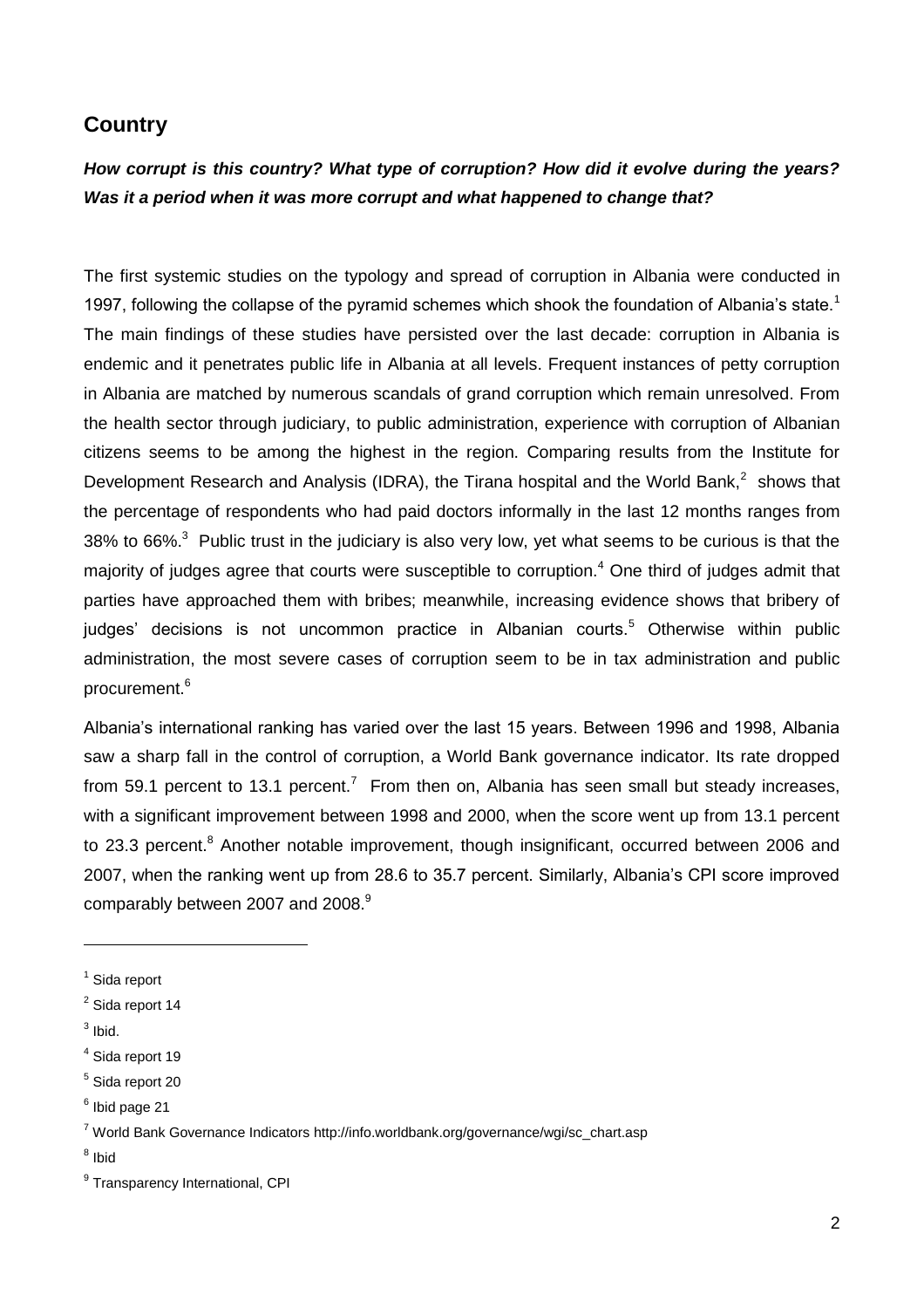It is no coincidence that the major drop in Albania's governance indicator between 1996 and 1998 came at the same time as the collapse of the pyramid schemes. The turmoil of the mid-1990s resulted in nearly complete disintegration of the Albanian public institutions and failure of the rule of law institutions. Prior to this period, corruption had not yet entered the political agenda in Albania and no study had been conducted to measure corruption by either local or international organizations. Not until the collapse of the pyramid schemes was Albania put on the map of troublesome transitions. Moreover, between 1996 and 1998, the number of sources increased from 2 to 6 –leading to a more grounded assessment of the situation. The outcome of the pyramid scheme collapse were even more fragile institutions, diminishing public trust and disintegrating social, political and economic order.

Yet, over time Albania has made incremental but important steps towards establishing functioning institutions governed by rule of law. The second big change in the World Bank control of corruption score is positive and occurs in the period between 2007 and 2008. The improvement could be related to the series of reforms which the government of Albania implemented in order to tackle low level corruption, the most notable of which seems to be the one-stop-shop for business registration.<sup>10</sup> Prior to the reform, businesses needed over 40 days to register and paid sometimes even up to 4,000 Euro.<sup>11</sup> The one-stop-shop simplified the process, cut the red tape, and tightened the area where corrupt practices can take place. Because the model was successful, it has been copied for other registration centers as well.

Improvements in rankings and scores have been incremental, while both perception and experience of corruption in Albania remains among the highest in the region. Experts argue that the consistency in high perceived corruption despite administrative reforms reflects that corruption is moving up in the hierarchy.<sup>12</sup> Since 2005, three corrupt affairs have surfaced involving high level politicians. While the affairs have been different, the results are similar. Investigations by the prosecutor's office have begun, but due to a series of impediments none of the investigations have been completed. In reality, the functionality of the Albanian state is crippled by diverging and colliding interests of groups of businessmen and politicians, leading to high state-capture.<sup>13</sup>

<sup>&</sup>lt;sup>10</sup> IPLS interview and Council of Ministers interview

<sup>&</sup>lt;sup>11</sup> Ease of doing business <http://www.doingbusiness.org/CustomQuery/Default.aspx?excel=false> and interview with Helena Papa, Council of Ministers

<sup>&</sup>lt;sup>12</sup> Interview Andi Dhima

 $13$  ACT3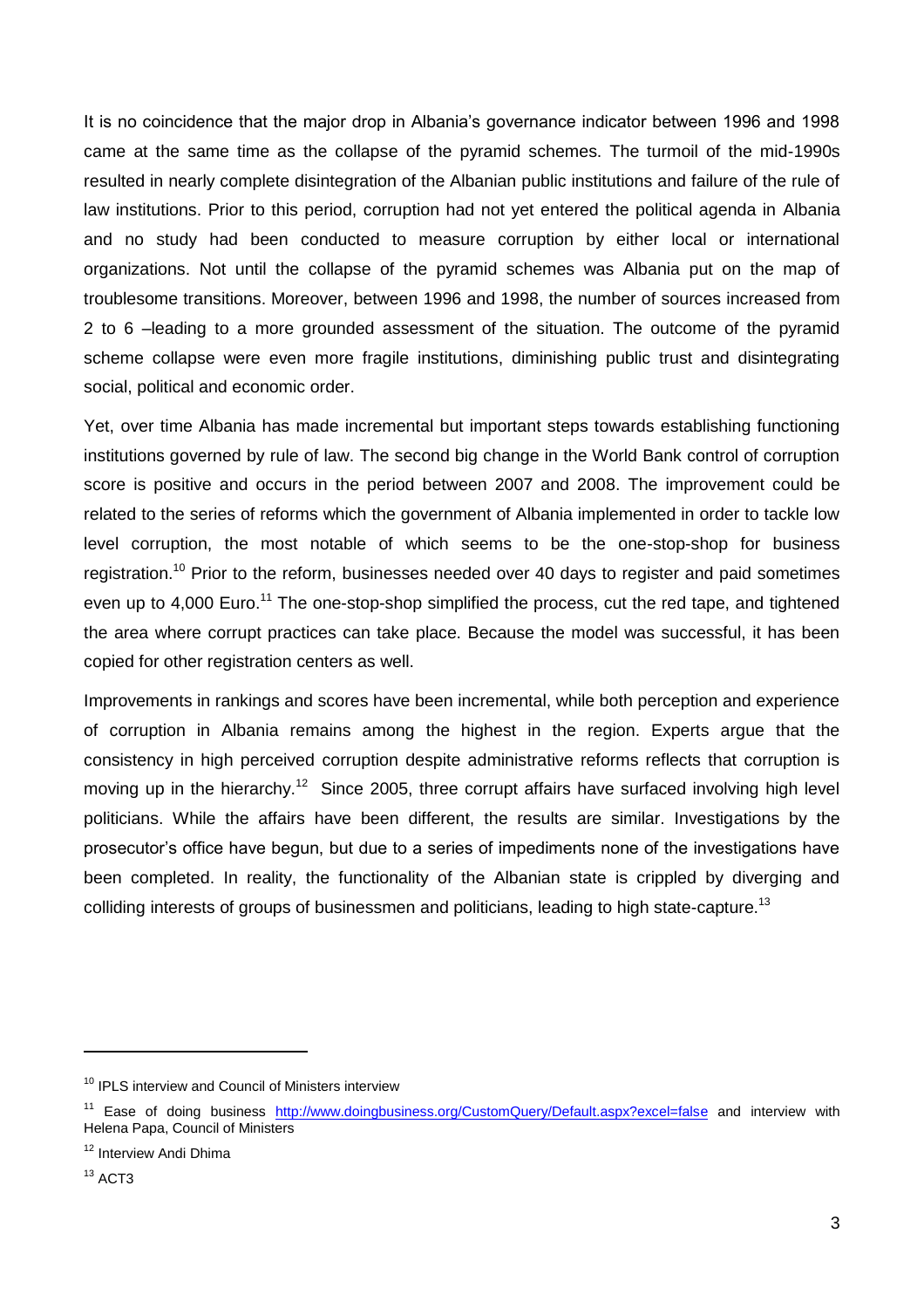## **Civil Society**

# *How strong is civil society in this country? What is its reputation? Are notable anticorruption projects known without research? Are there any anticorruption heroes? What are they? Who are they?*

The civil society sector is weakened by receding funds and the influence of politics on civil society organizations. Critics argue that civil society reflects the priorities of the donors leading to a discrepancy between public concerns and civil society projects.<sup>14</sup> The Government of Albania is preparing a legislation to support the not-for-profit sector financially. The legislation aims to minimize external pressure exerted on civil society, thus allowing it to focus on issues which citizens view as priorities.<sup>15</sup> Nonetheless, it remains to be seen whether the effect of the legislation will be to increase government leverage on civil society. However, a more grave concern is related to the influence that political parties apply on civil society organizations, especially media. Media outlets which have strived to maintain independence were subject to assaults and threats. To illustrate, the publisher and owner of "TEMA", Mero Baze has been physically assaulted several times, the newspaper has been evicted out of its premises and consistent financial pressure was applied by cutting down advertisement from institutions and publicly held companies, which is the main source of revenue for most newspapers in the region. Finally, the newspaper was shut down in January 2010.<sup>16</sup>

Donor and international organizations have been involved in anti-corruption work for over a decade now. Despite having poured a large part of the donations in the civil society sector, the sector's impact in combating corruption has been mild. Unfortunately, exact evidence about the impact of all implemented projects, organizations and the sector in general, is difficult to trace, unsystematic and often missing. High migration within and between sectors, especially from civil society to the public sector, has weakened civil society and dispersed information. The most severe consequences have come when strong leaders have left CSO-s. Facing financial constraints and weaker leadership within organizations, many NGO-s in Albania have struggled to maintain citizen involvement. Yet, to its advantage, Albania has two broad membership based organizations (Mjaft! and CAO), which are rather rare in the region.

Years between 2000 and 2005 are often regarded as the 'golden anticorruption years' for civil society. Two massive anti-corruption projects marked this era: PACO I of the Council of Europe,

<sup>&</sup>lt;sup>14</sup> Interview with Papa

<sup>&</sup>lt;sup>15</sup> Interview with Papa

<sup>&</sup>lt;sup>16</sup> Interview with journalists in Tirana, January 2010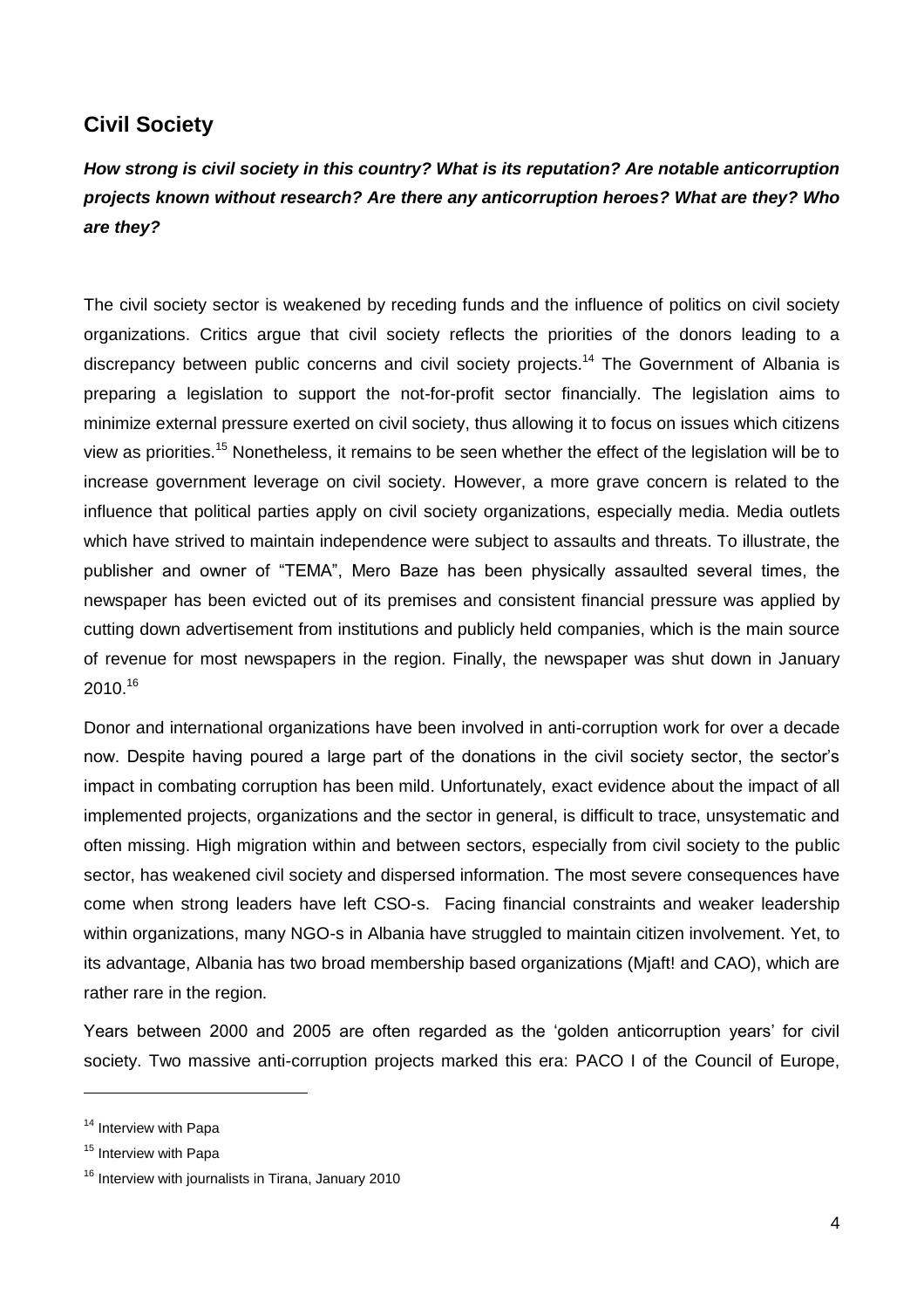focusing on institution building and Reducing Corruption in Albania of the USAID, one of the biggest civil society anticorruption projects in the Balkans. The USAID project foresaw the establishment of a large umbrella organization- the Albanian Coalition for Anti-corruption (ACAC). In 2001, the ACAC had 180 different organizations under its auspices: think tanks, community centers, education and media groups, and private businesses.<sup>17</sup> During the project, the ACAC actively participated in the Anticorruption Monitoring Group with a member, integrated a part of its action plan in the governmental action plan, contributed with expertise, lobbied for the adoption of anti-corruption laws, such as the law on conflict of interest and monitored the implementation of the action plan, and contributed in the process of drafting the national anti-corruption strategy. The ACAC was built on a popular model of that period, which focused on two aspects: raising awareness and strengthening collaboration between civil society and government.<sup>18</sup> Accordingly, a part of ACAC's mission was to strengthen civil society: enable it to negotiate with the government and learn it to shine in the spotlight. As a result, the first year of the coalition was dedicated to training members to understand corruption and issues that stem from it in the public sector, as well as designing activities which could prevent and cure corruption. Alas, enthusiasm was short-lived. By the end of the first year, the ACAC had only 30% of its initial membership.<sup>19</sup> The ACAC had a number of successes and failures, most importantly it is a valuable (and expensive) lesson for donors. Analysts in Tirana argue that its most notable success was establishing the Citizen's Advocacy Organization- which later became the TI chapter in Albania.<sup>20</sup> The period during which CAO had financial security and strong leadership, it was perceived widely as a success story in the public eye; with funds drying out, the effectiveness and viability of CAO were threatened. CAO still operates, however a part of the mass-appeal it had in the beginning has vanished. The ACAC managed to fulfill most of its goals, but did not reduce corruption in Albania as its name had suggested. As citizens' experience with corruption did not change during the program, it led to a wide disillusionment and pessimism among citizens.

As mentioned earlier, Albania has two broad membership organizations. Of the two, Mjaft! has received more international acclaim and citizen support. Since its inception in 2002, it has actively engaged in citizen advocacy. Mjaft! has consistently advocated for government transparency and accountability, and higher citizen involvement. Mjaft plays the role of both a watchdog organization and, having earned the trust of people, of a mediator between the state and citizens. In its watchdog role, Mjaft! monitors various ministries, the parliament and elections, and produces periodic reports. Clearly, institutions and institutional processes continue to be marked by secrecy and deals behind

<sup>&</sup>lt;sup>17</sup> IPLS paper

 $18$  Ibid page 5

 $19$  Ibid page 9

<sup>&</sup>lt;sup>20</sup> Ardi Dhima, IPLS, Interview in Tirana in January 2010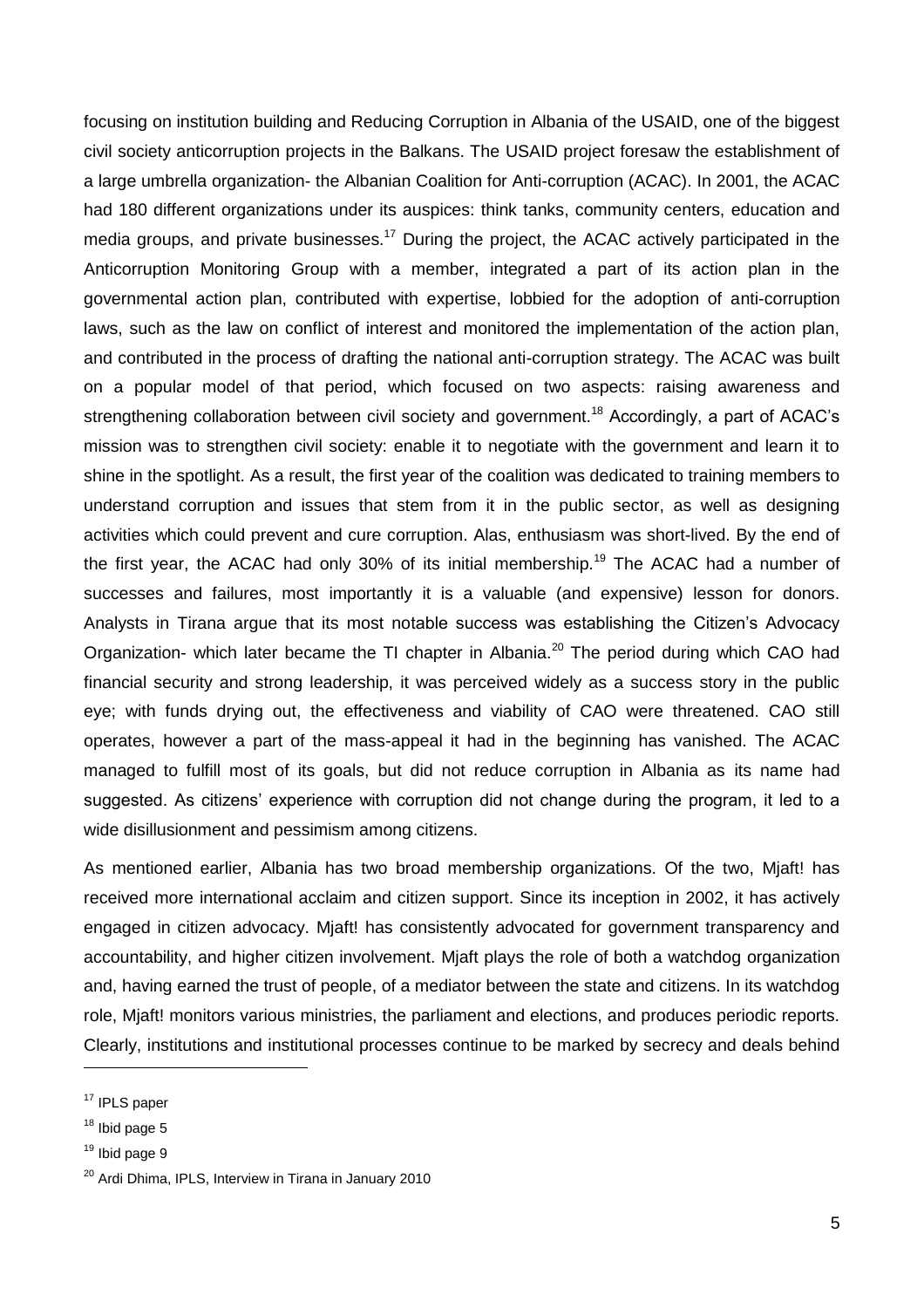closed doors. But, the existence of monitoring projects is crucial for a functioning democracy, and it is too early in the process to measure the impact of such projects. A key variable for success or impact is continuity.

A success story to be taken from Albania is the Coalition for Clean Parliament, modeled after a similar project in Romania and led by Mjaft!. In the outset, the coalition received the backing of the former president of Albania, Alfred Mojsiu, a highly respected personality, and many organizations. Coalition's work was marked by systematic and structural challenges, including the closed party list and unwillingness of party leaders to cooperate. Moreover, threats, pressure and uncertainty led to the withdrawal of many organizations from the coalition. Regardless of these obstacles, the coalition was partly successful as 8 candidate MPs who were blacklisted by the coalition did not end up in the final party lists. Even though multimillionaires with dubious origin of wealth are MPs today, the Coalition was an important step in Albanian political history. Its merits lie in being the first serious attempt to address the issue of corruption in high levels.

After the boom and the bust of the projects with big names which led to small results, organizations in Albania have started working with local authorities. Partners Albania has implemented projects in municipalities which have been deemed successful by donors, local authorities and citizens. One of the projects focuses on curing and preventing corruption at the local level, by increasing transparency and analyzing bureaucracy. To ensure interest and dedication on the part of municipal authorities, there was an open application process where only 6 out of 22 applicants were accepted. Initially, the project organized a survey in the relevant municipalities measuring citizen satisfaction. The poll was a strong stimulus and signal for the participating local authorities. Afterwards, Partners organized a series of trainings for local authorities which aimed to increase transparency and, ultimately, citizen satisfaction.

To conclude, both non-profit organizations and media are developed, but fragmented and with questionable effectiveness. The third sector experiences a lot of pressure from politicians and most of the media outlets are owned by a few businessmen.<sup>21</sup> Investigative journalism plays a very important role in combating corruption in Albania, but faces many obstacles in order to do so. Financial and political pressure is applied to any media outlets which publish corruption scandals. $^{22}$ Meanwhile civil society organizations, while big in number are largely ineffective, with a few exceptions. Albania's experience with anti-corruption has been valuable for other countries in the region. Current experience shows that projects focusing on local authorities, if well targeted, well researched and with the right incentive structure, are likely to succeed. Local authorities deal with citizens regularly, hence they are more likely to respond to their needs and dissatisfaction. Alas,

<sup>21</sup> Nations in Transit 2009

<sup>22</sup> Nations in Transit 2009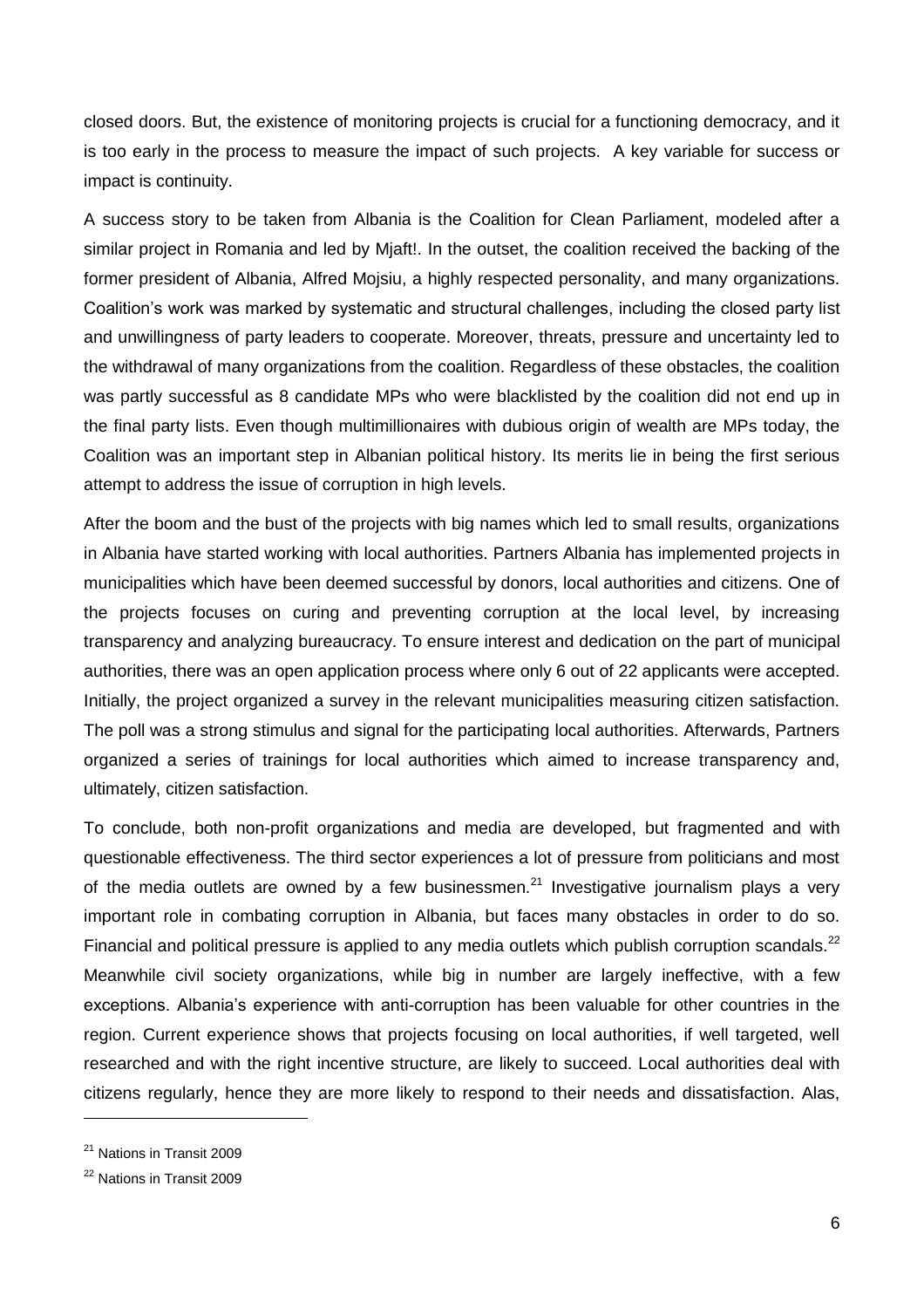Albania's experience also shows that dealing with high level corruption is subject to intimidation. Pointing out anti-corruption heroes is difficult: journalists, officials and CS activists were all reluctant to name one person who has contributed significantly in the fight against corruption.

#### **Government and Political Society**

*Was the government anti-corruption plan carried out in good will and effective? Make a stakeholder analysis of anticorruption; who, from government agrencies, are the promoters, who the neutral and who the resistant. How did this come about historically (through electoral cycles)? What about political parties? Are politicians elected on anti-corruption tickets? Are corrupt politicians elected? Are some parties associated with more or less corruption?*

Albania's transition path has not been an easy one. The collapse of the pyramid scheme brought Albania to the brink of civil war in 1996-1997. The fragile state of the society, politics and economy in transition, shivered while an increasing number of police stations were being looted and people were being armed. The consequences of that period are still visible today in the political imagery. The constitution of Albania was ratified in 1998. The main power contestation for the past 18 years has been between the Democratic Party and the Socialist Party. Power has been shifting between these two parties, without any visible pattern- currently the government is in the hands of the Democratic Party, under the leadership of Sali Berisha. Accusations of corruption have been interchanged consistently. Even though elections are held regularly, their fairness has been often criticized by both international and national observers- mainly due to the lack of official identification.

In 2005, the Democratic Party came to power on a promise of clean government. So far, this promise has all but been fulfilled. The highway between Albania and Kosovo, a highly praised project, has been prey to numerous accusations of corrupt affairs. The project has finally cost the Albanian state hundreds of millions Euro more than it was initially presented. Ironically, during winter 2010 one of the tunnels collapsed and repairs amounted to an additional 40 million EUR. In 2007, the Chief Prosecutor of Albania requested the Parliament to lift the immunity of the Minister of Transport and Public Works, Lulzim Basha. The parliament failed to do so and today Basha serves as Foreign Minsiter. The Prosecutor, on the other hand, was removed from the post for failure to tackle organized crime. Yet, what shook Albania's public opinion most is the Gerdec tragedy of 2008, when a weapons' storage burst in flames leaving 26 dead and 200 injured. The tragedy unveiled a series of corrupt affairs, involving the former minister of Defense, Fatmir Mediu.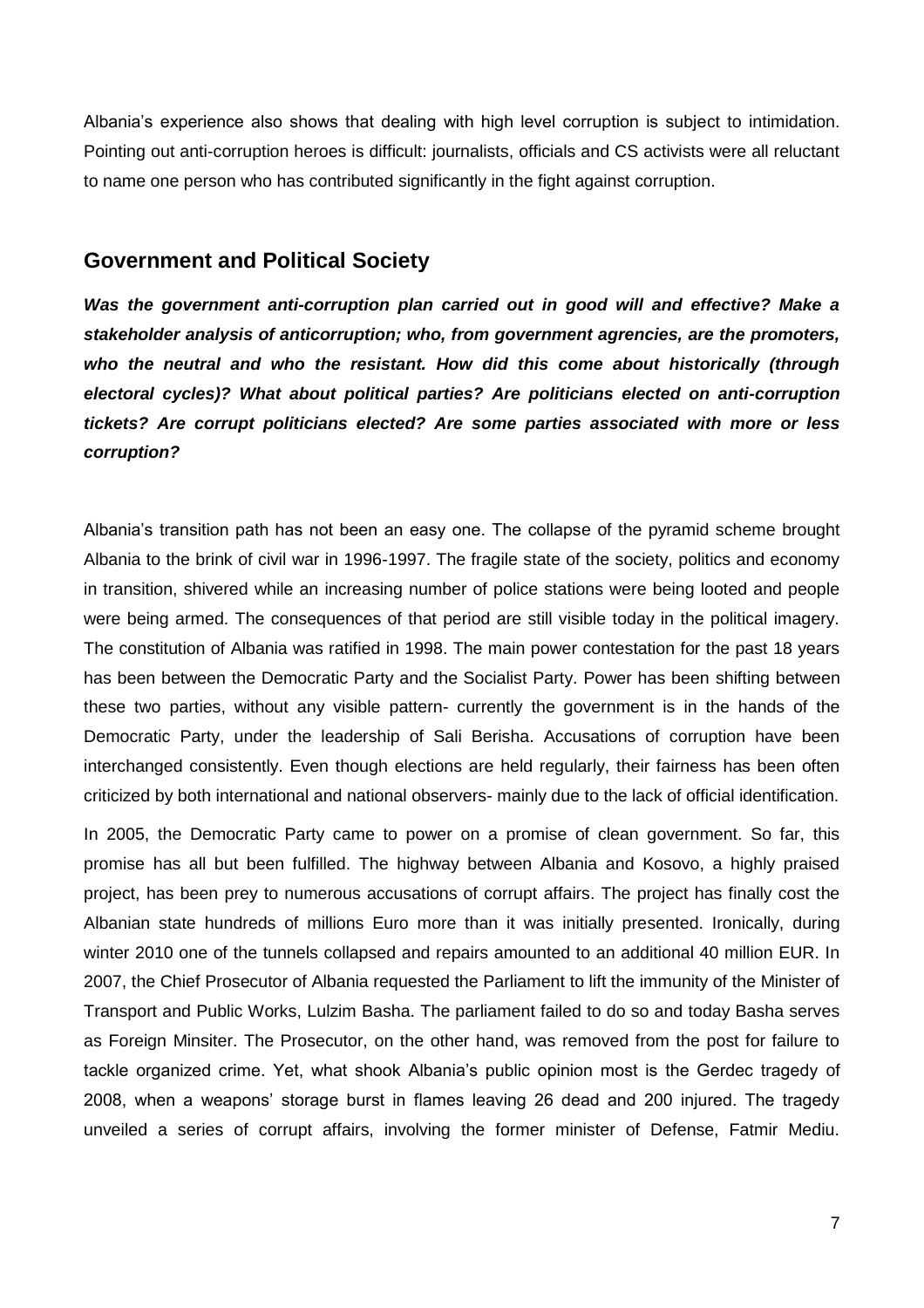Following his resignation, a court investigation was started but never completed, as Mediu was reelected as an MP and his diplomatic immunity was reinstated.<sup>23</sup>

Albania does not have an independent agency for anti-corruption. However, it has a number of institutional bodies which deal with anti-corruption. One of the main institutions is the High Inspectorate for the Declaration and Auditing of Assets (HIDAA). With the adoption of the Law on declaration of Properties by Officials (2002) and the Law on Prevention of Conflict of Interest (2005), HIDAA has the legal infrastructure to fulfill its mandate. The laws have comprehensive regulations, strict limitation on personal interests of public officials, severe penalties and connections to criminal laws. $^{24}$  However, HIDAA enjoys very low public trust and usually ranks as one of the most corrupt institutions in public opinion polls.<sup>25</sup> The Department of anti-corruption and Administrative Control in the Council of Ministers has a mainly consultative role. Under current administration, the Prime Minister has established Joint Investigation Units (JIU) whose goal is to increase cooperation between rule of law institutions. The effectiveness of such endeavors is often doubted, as the judiciary's work is often impeded by political interference. Some argue that it is no coincidence that the judiciary has been threatened with the vetting process several times just when it was dealing with high level corruption cases.

In terms of legislation, the law on political party financing, which was also the focus of European Commission's Progress Report for Albania in 2009, deserves a special mention. The legislation in place is weak and not enforced. Political parties have no obligation to report private donations, meanwhile the body responsible for political party financing has no authority to investigate the declarations.<sup>26</sup>

Albania's (slow but sturdy) progress has reflected in its accession to international organizations. More recently, it has joined NATO and signed the Stabilization and Association Agreement with the EU. Among other international agreements, within the EU, in 1995, Albania became a member of the Council of Europe, in 1993 ratified the Partnership for Peace Agreement and joined the European Partnership in 2006. Albanian politicians, in their rhetoric, are determined to bring Albania into the EU, which (in theory) gives the EU leverage.

<sup>23</sup> Interviews Tirana, January 2010

<sup>&</sup>lt;sup>24</sup> Sida Report, page 30

<sup>&</sup>lt;sup>25</sup> IDRA corruption in Albania polls

<sup>26</sup> European Commission, Progress Report 2009, Albania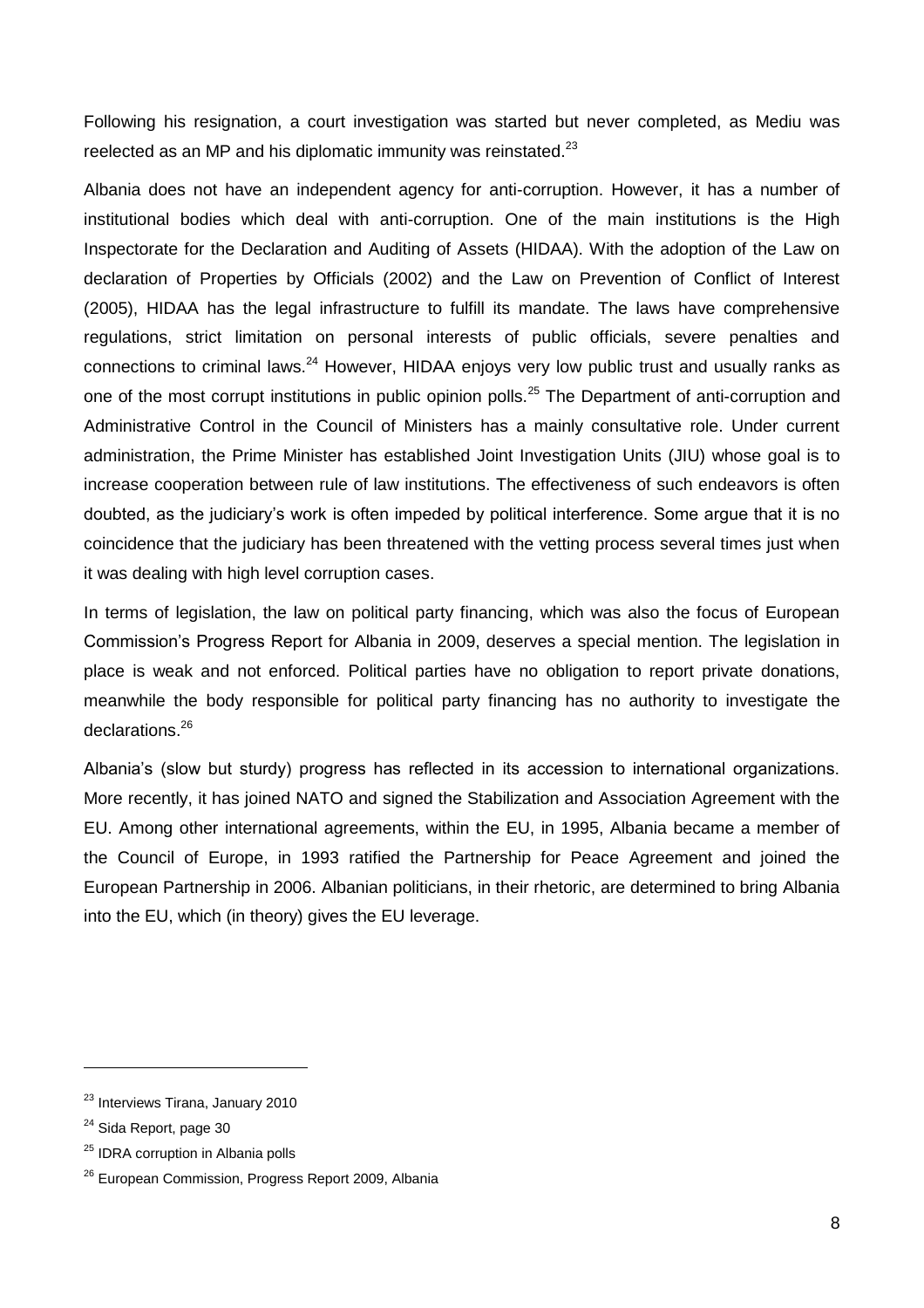#### **Voters**

## *Is participation to corruption broad? Is the public losing because of corruption? How upset are they?*

The rising importance is easiest identified in nation-wide polls. Almost half of the population believes that corruption has increased since last year, even though polls show that the number of people who have experienced corruption has decreased between 2007 and 2009.<sup>27</sup> Albanians believe that customs officials and tax officials are among the most corrupt, followed by doctors, ministers and parliamentarians.<sup>28</sup> A declining trust in institutions characterizes the Albanian society, accompanied by low perceived transparency.

A survey conducted by the IDRA found that out of 20 institutions, the public considers 14 institutions more corrupt than honest.<sup>29</sup> About half of the public surveyed considers that corruption has increased last year (48.5%) and 38% believe that it has remained the same as last year.<sup>30</sup> On the other hand, the experience with corruption has declined by 10 percent between 2005 and 2009.<sup>31</sup> Nonetheless, it is still the highest in the region since about 50% of the population report to have paid bribes in the last year, compared to 20% in other places in the region.<sup>32</sup> It is interesting to note that while everywhere in the region tolerance for corruption has decreased between 2006 and 2009, in Albania it has increased. Gallup poll shows that between 2006 and 2009, the number of Albanian citizens who thought it is acceptable to use connections or money to get a better or quicker public service has increased. At the same time, businesses report corruption as their third biggest problem, while 87.9% Albanians believe that stopping corruption is necessary for region's peace and stability.<sup>33</sup>

Corruption has been consistently reported as one of the biggest issues in Albania. The implementation of the USAID project between 2000 and 2005 raised expectations that the situation would considerably improve. However, that did not happen. There was a clear discrepancy between what the project had foreseen and what the public was expecting to happen. The project merely helped to establish institutions which could oversee the government and create a link between civil

- <sup>29</sup> Corruption poll 2009 IDRA
- <sup>30</sup> Corruption poll

<sup>&</sup>lt;sup>27</sup> Corruption poll, IDRA

<sup>28</sup> Corruption poll, IDRA

<sup>&</sup>lt;sup>31</sup> Corruption poll 2009

<sup>32</sup> Gallup Balkan poll 2009

<sup>&</sup>lt;sup>33</sup> BEEPS WB